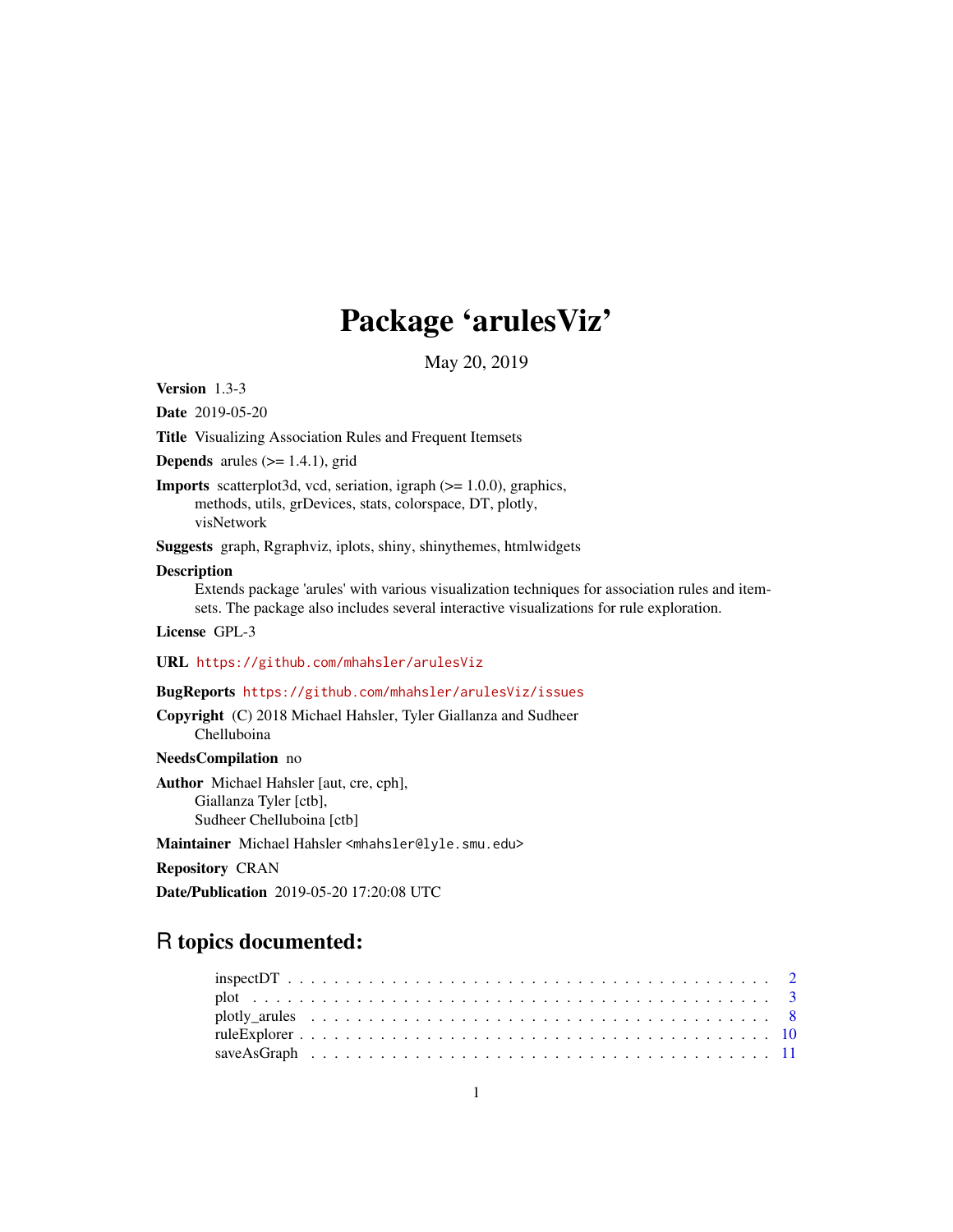#### <span id="page-1-0"></span>**Index** [12](#page-11-0)

<span id="page-1-2"></span>

# <span id="page-1-1"></span>Description

Uses datatable to create a HTML table widget using the DataTables library. Rules can be interactively filtered and sorted.

#### Usage

 $inspectDT(x, \ldots)$ 

### Arguments

|                         | an object of class "rules" or "itemsets".                                                                                                                      |
|-------------------------|----------------------------------------------------------------------------------------------------------------------------------------------------------------|
| $\cdot$ $\cdot$ $\cdot$ | additional arguments, precision controls the precision used to print the quality<br>measures (defaults to 2). All other arguments are passed on to data table. |

# Value

A datatable htmlwidget.

# Author(s)

Michael Hahsler

# See Also

[datatable](#page-1-1) in DT.

```
## Not run:
data(Groceries)
rules <- apriori(Groceries, parameter=list(support=0.005, confidence=0.5))
rules
```

```
inspectDT(rules)
```

```
### save table as a html page.
p <- inspectDT(rules)
htmlwidgets::saveWidget(p, "arules.html", selfcontained = FALSE)
browseURL("arules.html")
## End(Not run)
```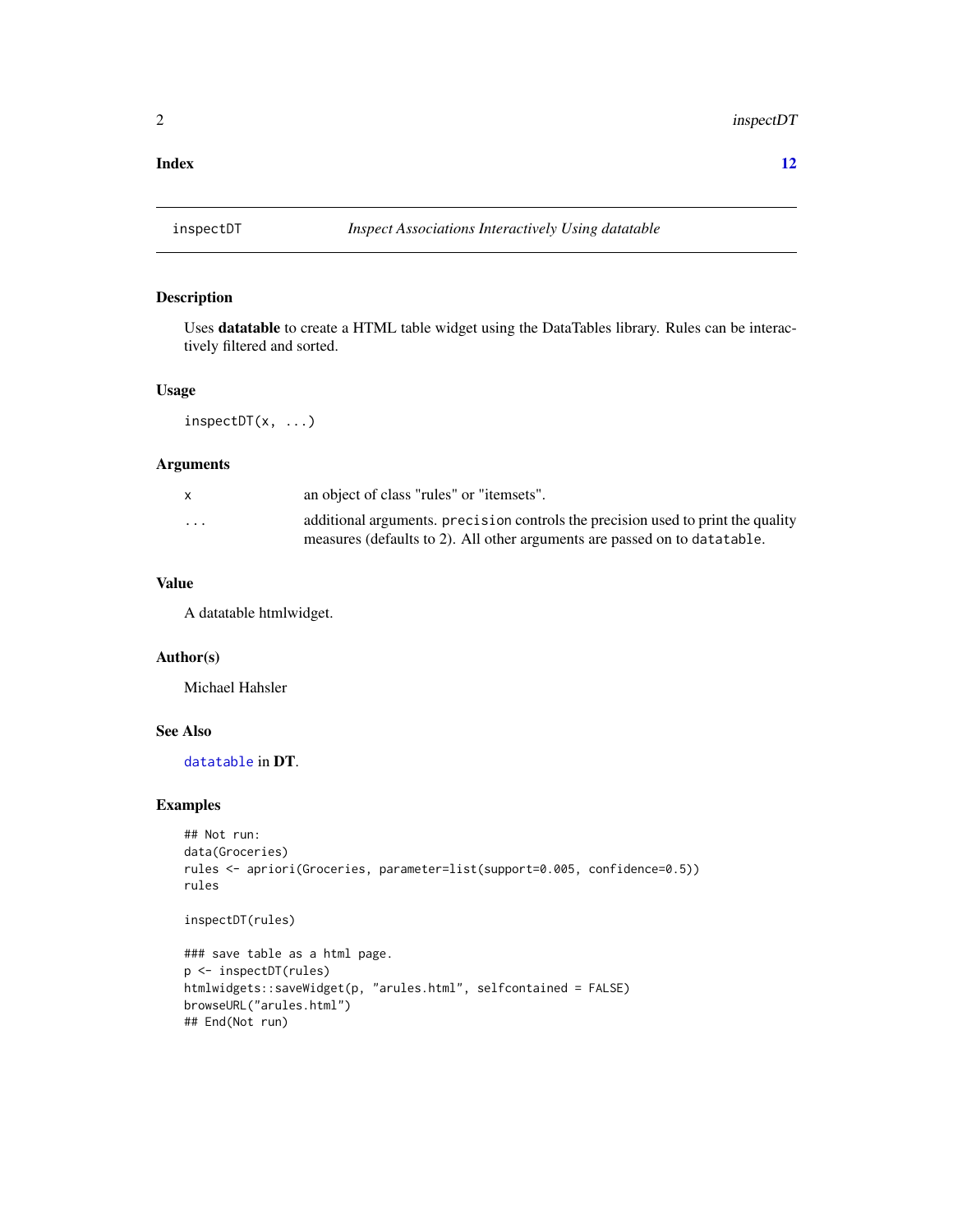# <span id="page-2-1"></span><span id="page-2-0"></span>Description

Methods (S3) to visualize association rules and itemsets. Implemented are several popular visualization methods including scatter plots with shading (two-key plots), graph based visualizations, doubledecker plots, etc.

Many plots can use different rendering engines including static standard plots (mostly using grid), standard plots with interactive manipulation and interactive HTML widget-based visualizations.

### Usage

```
## S3 method for class 'rules'
plot(x, method = NULL, measure = "support", shading = "lift",interactive = NULL, engine = "default", data = NULL, control = NULL, ...)
## S3 method for class 'itemsets'
plot(x, method = NULL, measure = "support", shading = NA,interactive = NULL, engine = "default", data = NULL, control = NULL, ...)
```
# Arguments

| x           | an object of class "rules" or "itemsets".                                                                                                                                                                                                                                                                                                                                                                                                                                                                                                             |
|-------------|-------------------------------------------------------------------------------------------------------------------------------------------------------------------------------------------------------------------------------------------------------------------------------------------------------------------------------------------------------------------------------------------------------------------------------------------------------------------------------------------------------------------------------------------------------|
| method      | a string with value "scatterplot", "two-key plot", "matrix", "matrix3D", "mo-<br>saic", "doubledecker", "graph", "paracoord" or "grouped", "iplots" selecting the<br>visualization method (see Details). Note that some methods may only be avail-<br>able for rules or itemsets.                                                                                                                                                                                                                                                                     |
| measure     | measure(s) of interestingness (e.g., "support", "confidence", "lift", "order") used<br>in the visualization. Some visualization methods need one measure, others take<br>a vector with two measures (e.g., scatterplot). In some plots (e.g., graphs) NA<br>can be used to suppress using a measure.                                                                                                                                                                                                                                                  |
| shading     | measure of interestingness used for the color of the points/arrows/nodes (e.g.,<br>"support", "confidence", "lift"). The default is "lift". NA can be often used to<br>suppress shading.                                                                                                                                                                                                                                                                                                                                                              |
| interactive | deprecated. See parameter engine below.                                                                                                                                                                                                                                                                                                                                                                                                                                                                                                               |
| control     | a list of control parameters for the plot. The available control parameters depend<br>on the used visualization method (see Details).                                                                                                                                                                                                                                                                                                                                                                                                                 |
| data        | the dataset (class "transactions") used to generate the rules/itemsets. Only "mo-<br>saic" and "doubledecker" require the original data.                                                                                                                                                                                                                                                                                                                                                                                                              |
| engine      | a string indicating the plotting engine used to render the plot. The "default" en-<br>gine uses (mostly) grid, but some plots can produce interactive interactive grid<br>visualizations using engine "interactive", or HTML widgets using engine "html-<br>widget". These widgets can be saved as stand-alone web pages (see Examples).<br>Note that HTML widgets tend to get very slow or unresponsive for too many<br>rules. To prevent this situation, the control parameter max sets a limit, and the<br>user is warned if the limit is reached. |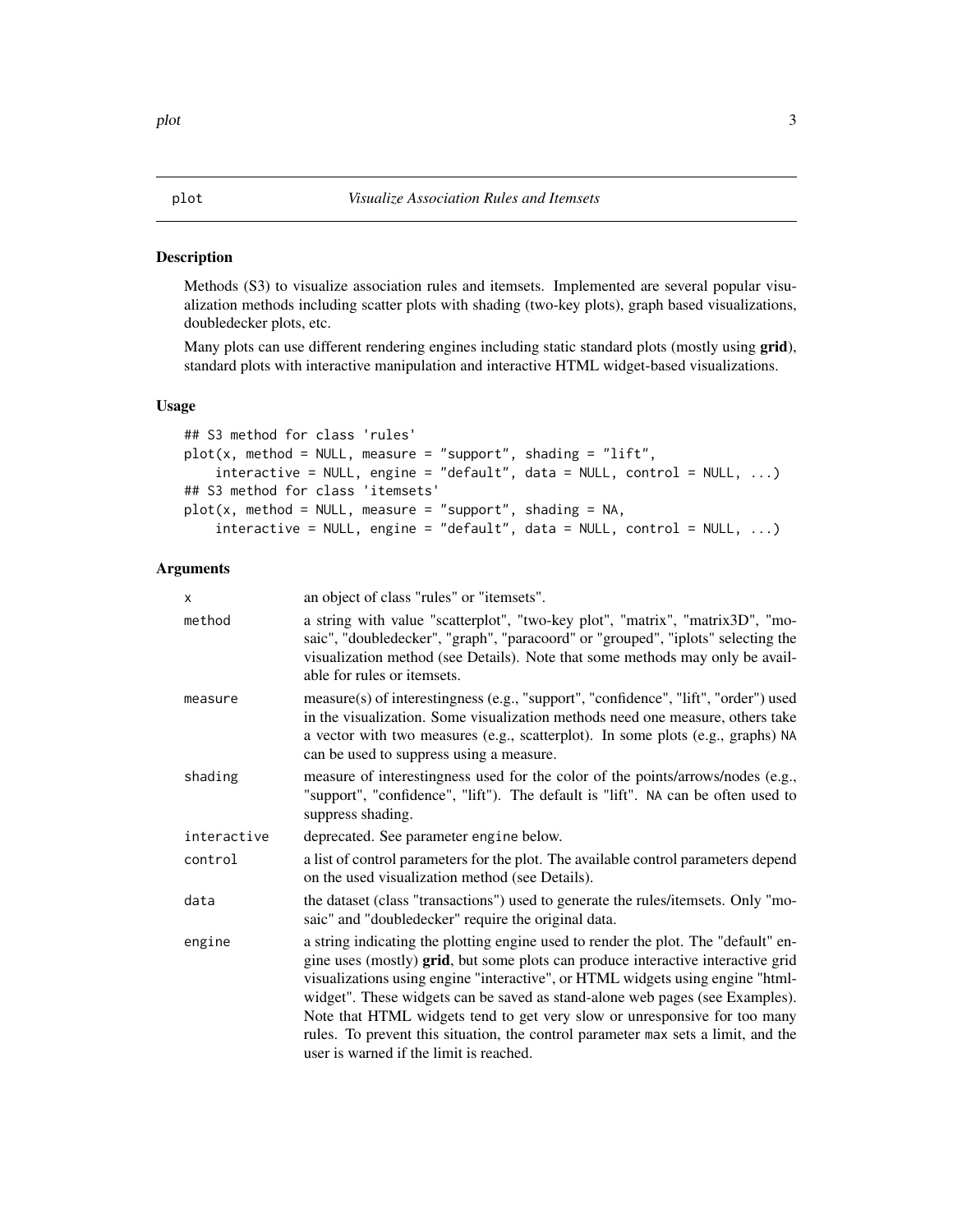... Further arguments are added for convenience to the control list.

#### Details

Most visualization techniques are described by Bruzzese and Davino (2008), however, we added more color shading, reordering and interactive features (see Hahsler, 2017). Many visualization methods take extra parameters as the control parameter list. Although, we have tried to keep control parameters consistent, the available control parameters vary (slightly) from visualization method to visualization method. A complete list of parameters with default values can be obtained using verbose mode. For example,

plot(rules, method = "graph", control = list(verbose = TRUE))

prints a complete list of control parameters for method "graph" (default engine).

The following visualization method are available:

"scatterplot", "two-key plot" This visualization method draws a two dimensional scatterplot with different measures of interestingness (parameter "measure") on the axes and a third measure (parameter "shading") is represented by the color of the points. There is a special value for shading called "order" which produces a two-key plot where the color of the points represents the length (order) of the rule.

Interactive manipulations are available. Engine "htmlwidget" is available to produce an interactive web-based visualization (uses plotly).

- **"matrix"** Arranges the association rules as a matrix with the itemsets in the antecedents on one axis and the itemsets in the consequents on the other. The measure of interestingness (first element of measure) is either visualized by a color (darker means a higher value for the measure) or as the height of a bar (engine "3d"). The control parameter reorder takes the values "none", "measure", "support/confidence", or "similarity" and can be used to reorder LHS and RHS of the rules differntly. The default reordering average measure (typically lift) pushing the rules with the highest lift value to the top-left corner of the plot. Interactive visualizations using engine "interactive" or "htmlwidget" (via plotly) are available.
- "grouped matrix" Grouped matrix-based visualization (Hahsler and Karpienko, 2016; Hahsler 2016). Antecedents (columns) in the matrix are grouped using clustering. Groups are represented by the most interesting item (highest ratio of support in the group to support in all rules) in the group. Balloons in the matrix are used to represent with what consequent the antecedents are connected.

Interactive manipulations (zooming into groups and identifying rules) are available.

The list of control parameters for this method includes:

"main" plot title

"k" number of antecedent groups (default: 20)

**"rhs\_max"** maximal number of RHSs to show. The rest are suppressed. (default: 10)

"lhs\_items" number of LHS items shown (default: 2)

"**aggr.fun**" aggregation function can be any function computing a scalar from a vector (e.g., min, mean (default), median, sum, max). It is also used to reorder the balloons in the plot.

"col" color palette (default is 100 heat colors.)

"gp\_labels", "gp\_main", "gp\_labs", "gp\_lines" gpar() objects used to specify color, font and font size for different elements.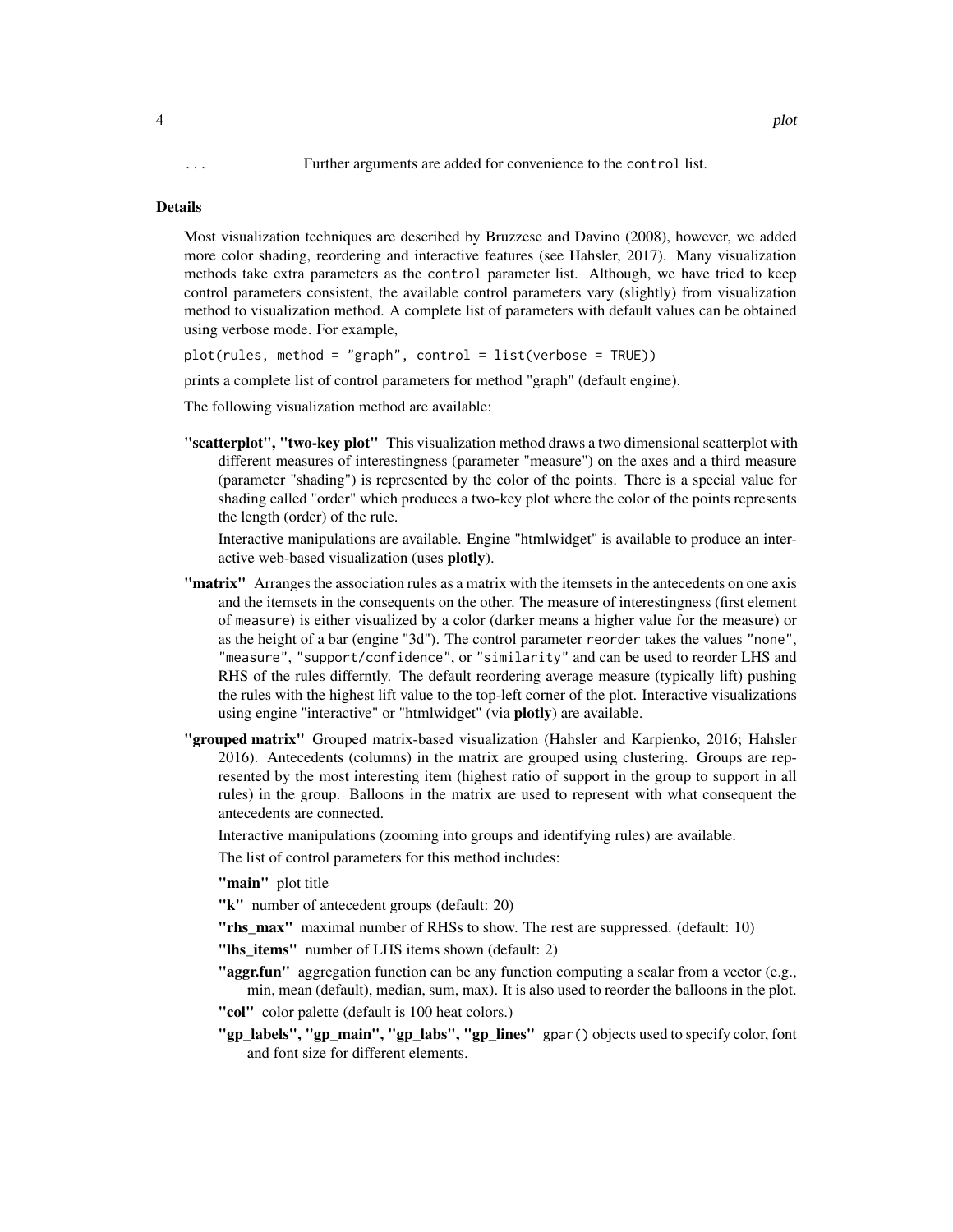<span id="page-4-0"></span>"graph" Represents the rules (or itemsets) as a graph with items as labeled vertices, and rules (or itemsets) represented as vertices connected to items using arrows. For rules, the LHS items are connected with arrows pointing to the vertex representing the rule and the RHS has an arrow pointing to the item.

Several engines are available. The default engine uses **igraph** (plot.igraph and tkplot for the interactive visualization). ... arguments are passed on to the respective plotting function (use for color, etc.).

Alternatively, the engines "graphviz" (Rgraphviz) and "htmlwidget" (visNetwork) are available. Note that Rgraphviz has to be installed separately from [http://www.bioconductor.](http://www.bioconductor.org/) [org/](http://www.bioconductor.org/).

- "doubledecker", "mosaic" Represents a single rule as a doubledecker or mosaic plot. Parameter data has to be specified to compute the needed contingency table. No interactive version is available.
- "paracoord" Represents the rules (or itemsets) as a parallel coordinate plot. Currently there is no interactive version available.
- "iplots" Experimental interactive plots (package iplots) which support selection, highlighting, brushing, etc. Currently plots a scatterplot (support vs. confidence) and several histograms. Interactive manipulations are available.

#### Value

Several interactive plots return a set of selected rules/itemsets. Other plots might return other data structures. For example, graph-based plots return the graph (invisibly). Engine "htmlwidget" always returns an object of class htmlwidget.

#### Author(s)

Michael Hahsler and Sudheer Chelluboina. Some visualizations are based on the implementation by Martin Vodenicharov.

#### References

Bruzzese, D. and Davino, C. (2008), Visual Mining of Association Rules, in Visual Data Mining: Theory, Techniques and Tools for Visual Analytics, Springer-Verlag, pp. 103-122.

Hahsler, M. and Karpienko, R. (2016), Visualizing Association Rules in Hierarchical Groups. *Journal of Business Economics,* 87(3):17-335, May 2016

Hahsler, M. (2016), Grouping association rules using lift. In C. Iyigun, R. Moghaddess, and A. Oztekin, editors, 11th INFORMS Workshop on Data Mining and Decision Analytics (DM-DA 2016).

Hahsler, M. (2017), arulesViz: Visualizing association rules with R. *R Journal,* 9(2):163-175, December 2017.

#### See Also

[plotly\\_arules](#page-7-1), [scatterplot3d](#page-0-0) in scatterplot3d, [plot.igraph](#page-0-0) and [tkplot](#page-0-0) in igraph, [seriate](#page-0-0) in seriation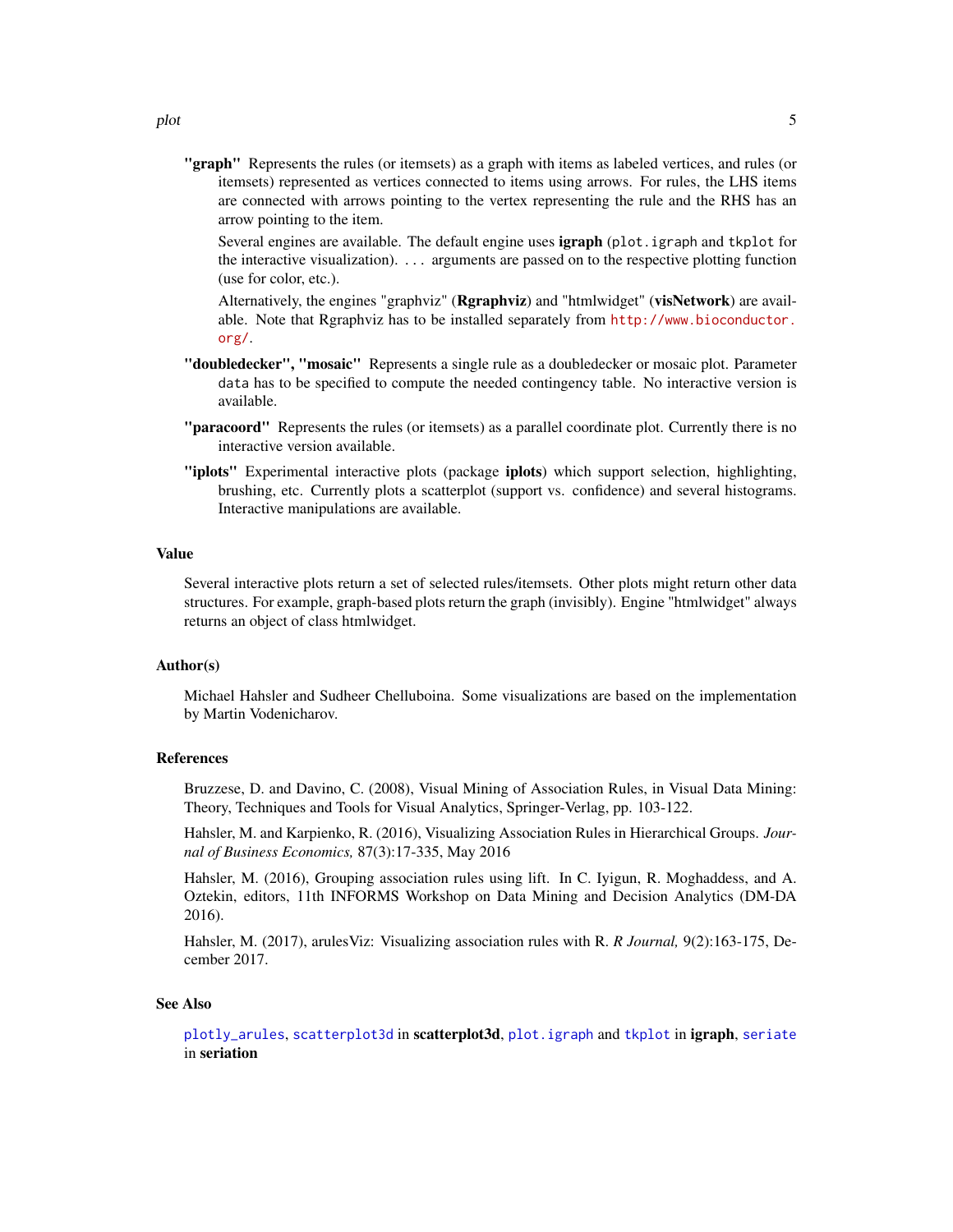#### Examples

```
data(Groceries)
rules <- apriori(Groceries, parameter=list(support=0.001, confidence=0.8))
rules
## Scatterplot
## -----------
plot(rules)
## Scatterplot with custom colors
library(colorspace) # for sequential_hcl
plot(rules, control = list(col=sequential_hcl(100)))
plot(rules, col=sequential_hcl(100))
plot(rules, col=grey.colors(50, alpha =.8))
## See all control options using verbose
plot(rules, verbose = TRUE)
## Interactive plot (selected rules are returned)
## Not run:
sel <- plot(rules, engine = "interactive")
## End(Not run)
## Create a html widget for interactive visualization
## Not run:
plot(rules, engine = "htmlwidget")
## End(Not run)
## Two-key plot (is a scatterplot with shading = "order")
plot(rules, method = "two-key plot")
## Matrix shading
## --------------
## The following techniques work better with fewer rules
subrules <- subset(rules, lift>5)
subrules
## 2D matrix with shading
plot(subrules, method="matrix")
## 3D matrix
plot(subrules, method="matrix", engine = "3d")
## Matrix with two measures
plot(subrules, method="matrix", shading=c("lift", "confidence"))
## Reorder rules
plot(subrules, method="matrix", control = list(reorder = "none"))
plot(subrules, method="matrix", control = list(reorder = "support/confidence"))
plot(subrules, method="matrix", control = list(reorder = "similarity"))
```
6 between the contraction of the contraction of the contraction of the contraction of the contraction of the contraction of the contraction of the contraction of the contraction of the contraction of the contraction of the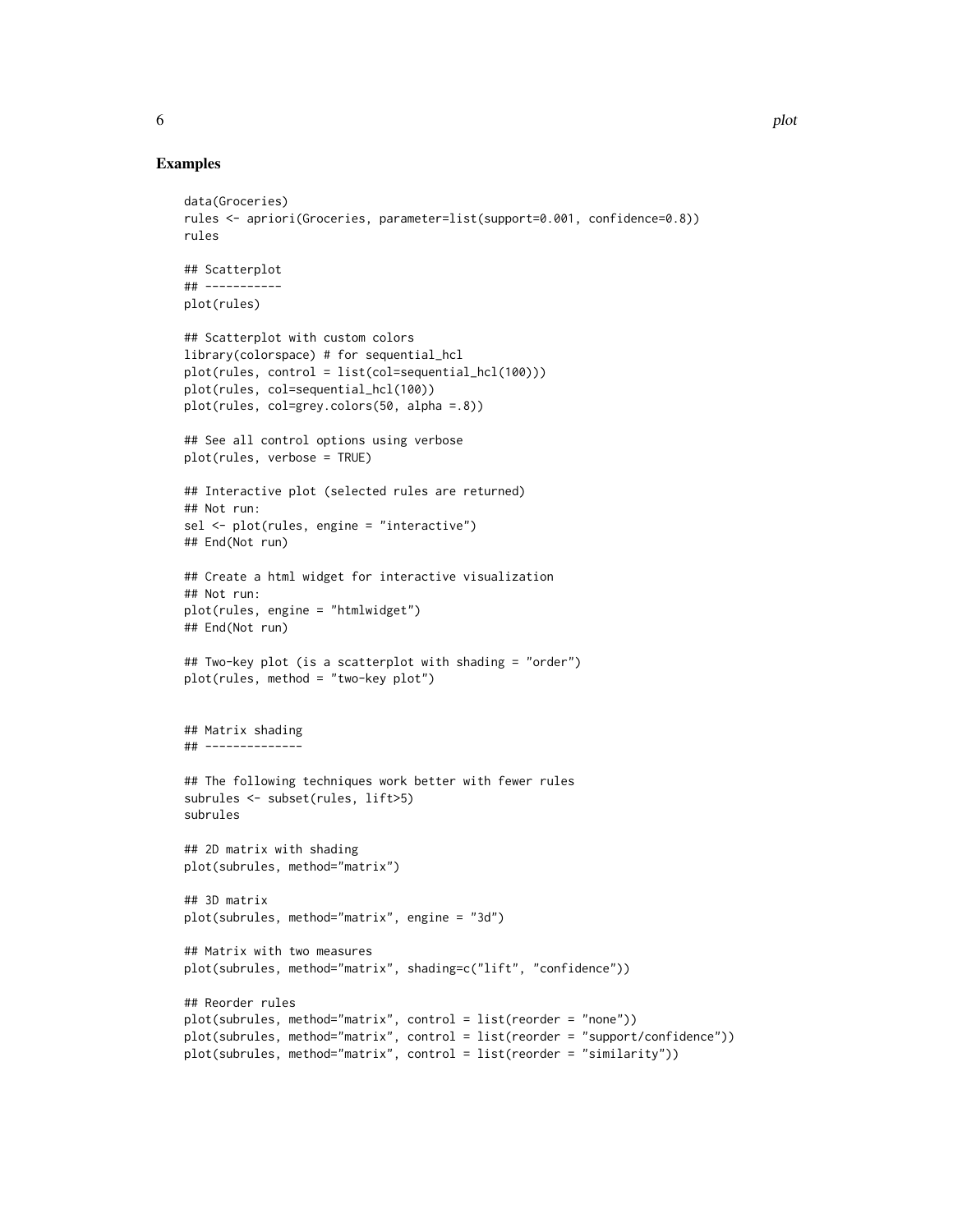```
## Interactive matrix plot (default interactive and as a html widget)
## Not run:
plot(subrules, method="matrix", engine="interactive")
plot(subrules, method="matrix", engine="htmlwidget")
## End(Not run)
## Grouped matrix plot
## -------------------
plot(rules, method="grouped matrix")
plot(rules, method="grouped matrix",
 col = grey.colors(10),
 gp_labels = gpar(col = "blue", cex=1, fontface="italic"))
## Interactive grouped matrix plot
## Not run:
sel <- plot(rules, method="grouped", engine = "interactive")
## End(Not run)
## Graphs
## ------
## Graphs only work well with very few rules
subrules2 <- sample(subrules, 25)
plot(subrules2, method="graph")
## Custom colors
plot(subrules2, method="graph",
 nodeCol = grey.coolors(10), edgeCol = grey(.7), alpha = 1)## igraph layout generators can be used (see ? igraph::layout_)
plot(subrules2, method="graph", layout=igraph::in_circle())
plot(subrules2, method="graph",
 layout=igraph::with_graphopt(spring.const=5, mass=50))
## Graph rendering using Graphviz
## Not run:
plot(subrules2, method="graph", engine="graphviz")
## End(Not run)
## Default interactive plot (using igraph's tkplot)
## Not run:
plot(subrules2, method="graph", engine = "interactive")
## End(Not run)
## Interactive graph as a html widget (using igraph layout)
## Not run:
plot(subrules2, method="graph", engine="htmlwidget")
plot(subrules2, method="graph", engine="htmlwidget",
 igraphLayout = "layout_in_circle")
```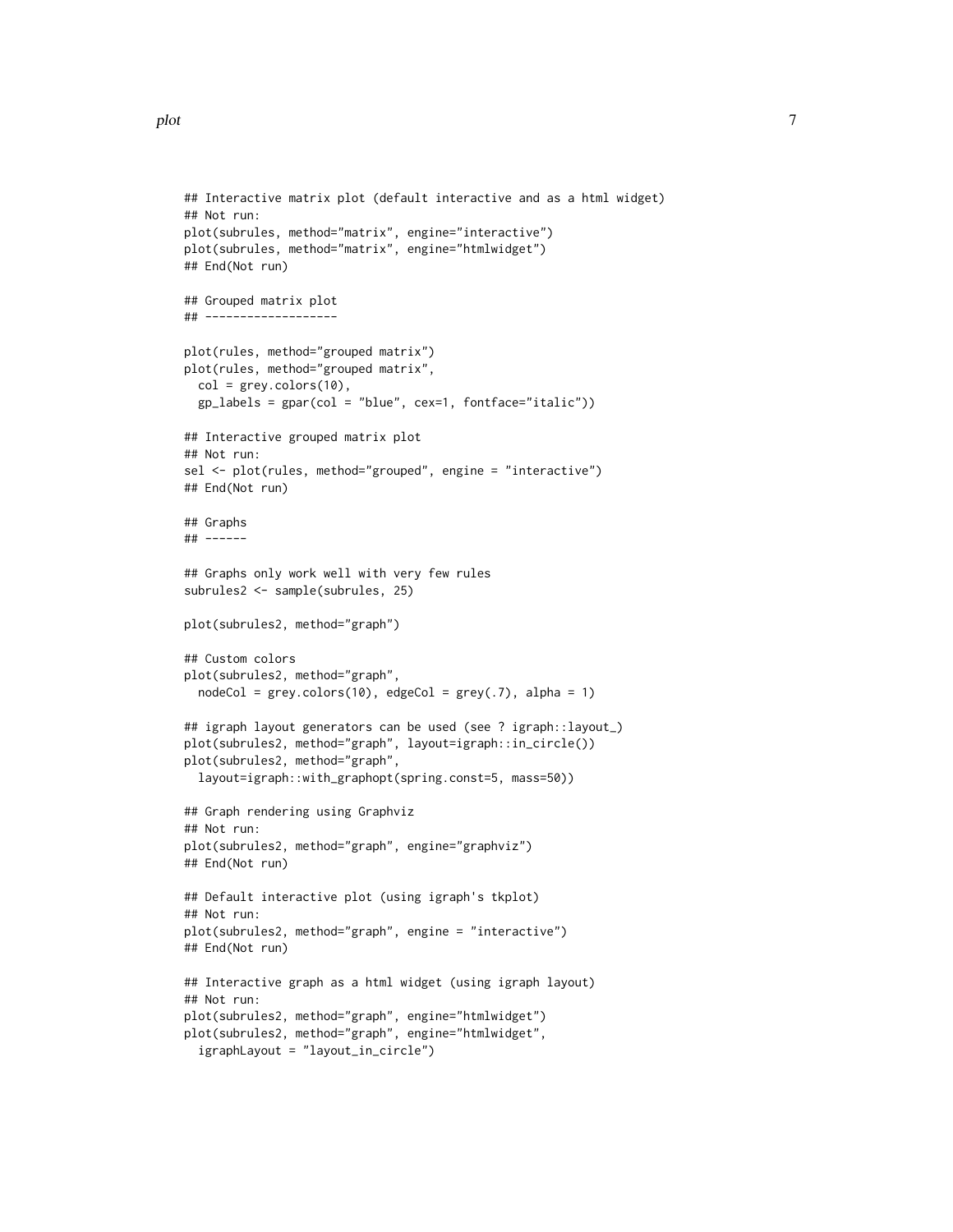```
## End(Not run)
## Parallel coordinates plot
## -------------------------
plot(subrules2, method="paracoord")
plot(subrules2, method="paracoord", control = list(reorder=TRUE))
## Doubledecker plot
## -----------------
## Note: only works for a single rule
oneRule <- sample(rules, 1)
inspect(oneRule)
plot(oneRule, method="doubledecker", data = Groceries)
## Itemsets
## --------
itemsets <- eclat(Groceries, parameter = list(support = 0.02, minlen=2))
plot(itemsets)
plot(itemsets, method="graph")
plot(itemsets, method="paracoord", alpha=.5, reorder=TRUE)
## Add more quality measures to use for the scatterplot
## ----------------------------------------------------
quality(itemsets) <- interestMeasure(itemsets, trans=Groceries)
head(quality(itemsets))
plot(itemsets, measure=c("support", "allConfidence"), shading="lift")
## Save HTML widget as web page
## ----------------------------
## Not run:
p <- plot(rules, engine = "html")
htmlwidgets::saveWidget(p, "arules.html", selfcontained = FALSE)
browseURL("arules.html")
## End(Not run)
# Note: selfcontained seems to make the browser slow.
```
<span id="page-7-1"></span>plotly\_arules *Interactive Scatter Plot for Association Rules using plotly*

### Description

Plot an interactive scatter plot for association rules using **plotly**. This function is **deprecated**. Use [plot](#page-2-1) with parameter engine = "plotly" instead.

<span id="page-7-0"></span>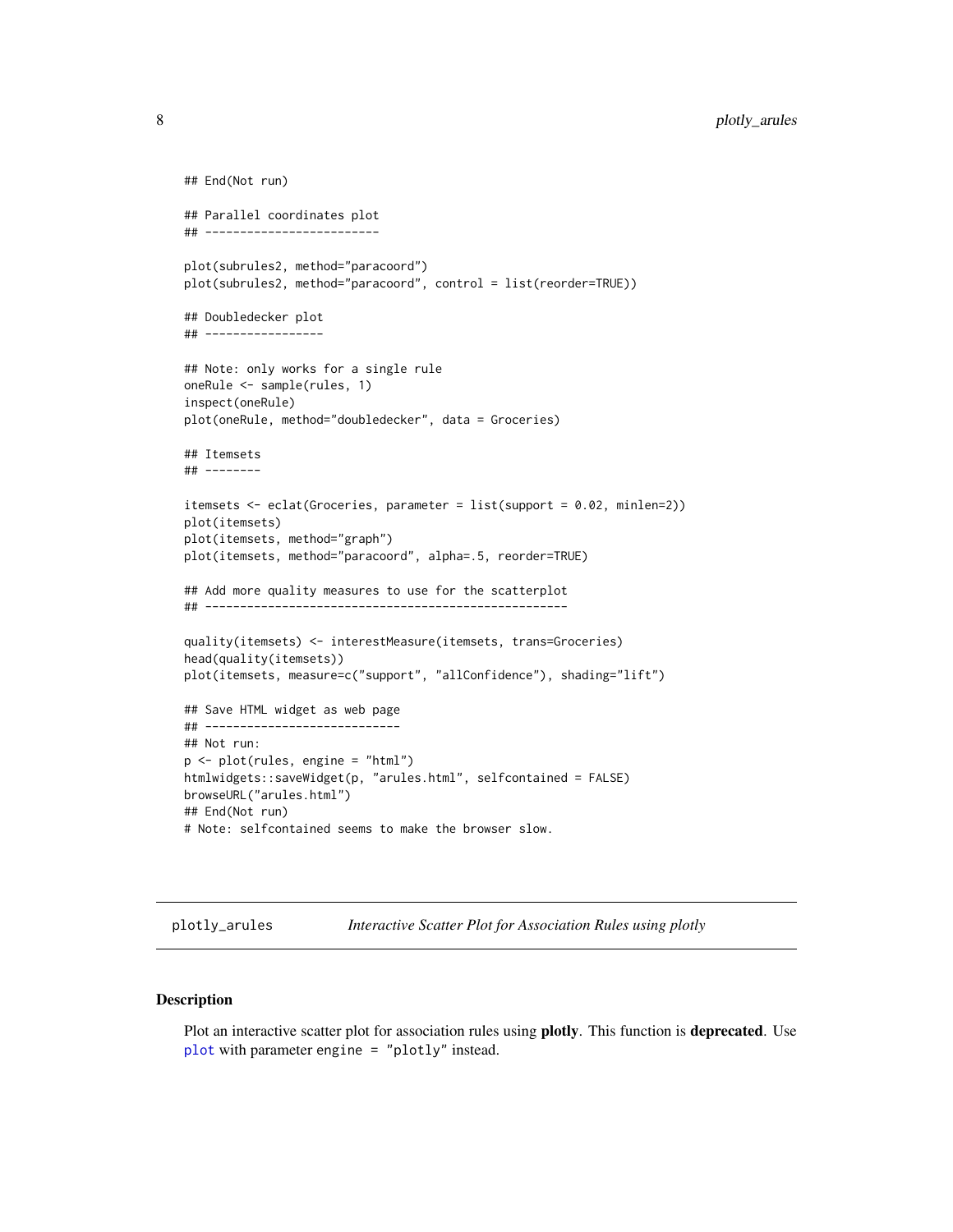# plotly\_arules 9

#### Usage

```
plotly_arules(x, method = "scatterplot", measure = c("support", "confidence"),
  shading = "lift", max = 1000, ...)
```
#### Arguments

| x        | an object of class "rules".                                                                                                                                                                                                                                                                                                                        |
|----------|----------------------------------------------------------------------------------------------------------------------------------------------------------------------------------------------------------------------------------------------------------------------------------------------------------------------------------------------------|
| method   | currently the methods "scatterplot", "two-key plot" and "matrix" are supported.                                                                                                                                                                                                                                                                    |
| measure  | measure(s) of interestingness (e.g., "support", "confidence", "lift", "order") used<br>in the visualization as x and y-axis.                                                                                                                                                                                                                       |
| shading  | measure of interestingness used for color shading.                                                                                                                                                                                                                                                                                                 |
| max      | client side processing in plotly is expensive. We restrict the number of rules to<br>the max best rules (according to the measure used for shading.)                                                                                                                                                                                               |
| $\cdots$ | The following additional arguments can be used: colors to specify a color<br>palette, precision to specify the precision used for printing quality measures,<br>jitter to reduce overplotting in scatterplots (defaults to .1 if overplotting would<br>occur), and marker with a list of markter attributes (e.g., size, symbol and opac-<br>ity). |

#### Value

The plotly object (plotly\_hash) which can be saved as a htmlwidget.

```
## Not run:
library(plotly)
data(Groceries)
rules <- apriori(Groceries, parameter=list(support=0.001, confidence=0.8))
rules
# interactive scatter plot visualization
plotly_arules(rules)
plotly_arules(rules, measure = c("support", "lift"), shading = "confidence")
plotly_arules(rules, method = "two-key plot")
# add jitter, change color and markers and add a title
plotly_arules(rules, jitter = 10,
 marker = list(opacity = .7, size = 10, symbol = 1),
  colors = c("blue", "green"))
# save a plot as a html page
p <- plotly_arules(rules)
htmlwidgets::saveWidget(p, "arules.html", selfcontained = FALSE)
browseURL("arules.html")
# Note: selfcontained seems to make the browser slow.
# interactive matrix visualization
```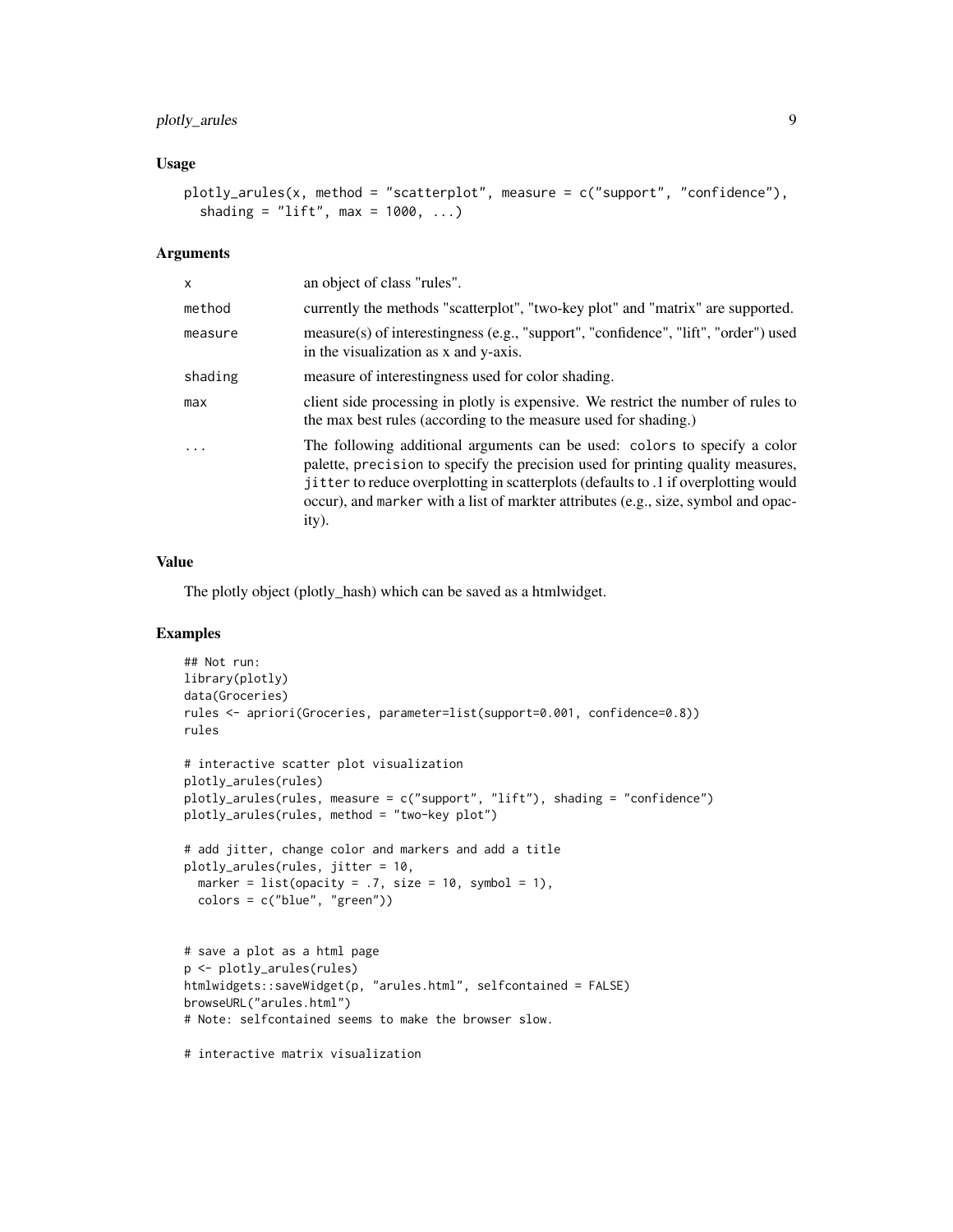```
plotly_arules(rules, method = "matrix")
## End(Not run)
```
ruleExplorer *Explore Association Rules Interactively*

# Description

Explore association rules using interactive manipulations and visualization using shiny.

#### Usage

```
ruleExplorer(x, parameter = NULL)
```
#### Arguments

|           | a set of rules, a transactions object or a data.frame.                               |
|-----------|--------------------------------------------------------------------------------------|
| parameter | a list with parameters passed on to apriori, the list can be used to set the initial |
|           | support and confidence thresholds. Values are ignored if x contains a set of rules.  |

#### Author(s)

Tyler Giallanza and Michael Hahsler. Adapted from functions originally created by Andrew Brooks. See https://github.com/brooksandrew/Rsenal for the original code.

# See Also

[plot](#page-2-1) with engine = "html", [inspectDT](#page-1-2), [apriori](#page-0-0).

```
## Not run:
data(Groceries)
# explore pre-mined rules
rules <- apriori(Groceries, parameter=list(support=0.001, confidence=0.8))
rules
ruleExplorer(rules)
# mine and explore rules on the fly
ruleExplorer(Groceries)
## End(Not run)
```
<span id="page-9-0"></span>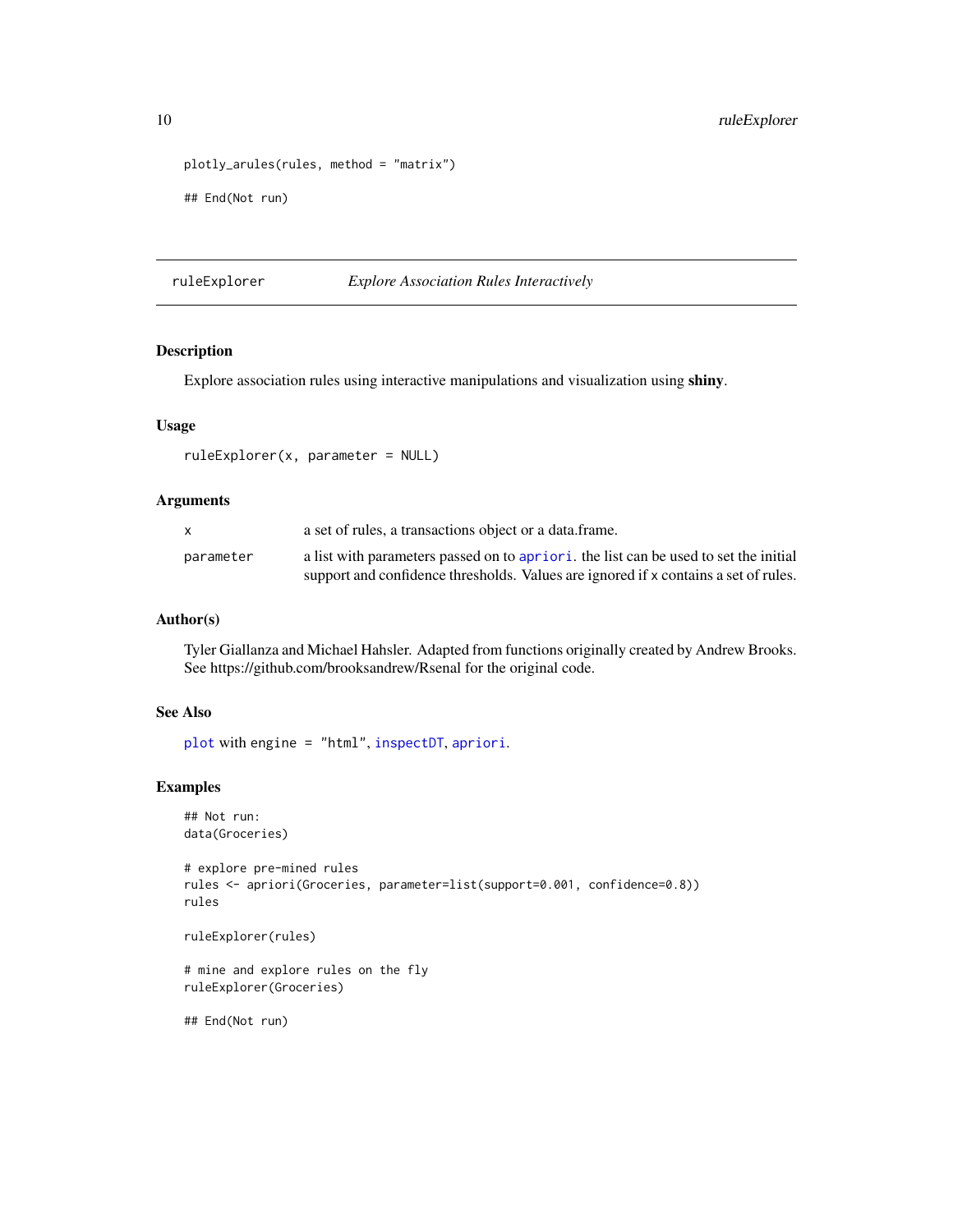<span id="page-10-0"></span>

# Description

This function saves a rule sat as a graph description in different formats (e.g., GraphML, dimacs, dot).

#### Usage

saveAsGraph(x, file, type="items", format="graphml")

# Arguments

| X      | an object of class "rules" or "itemsets".                                                                        |
|--------|------------------------------------------------------------------------------------------------------------------|
| file   | file name                                                                                                        |
| type   | see type in plot with method "graph" (e.g., "itemsets", "items").                                                |
| format | file format (e.g., "edgelist", "graphml", "dimacs", "gml", "dot"). See write.graph<br>in package <b>igraph</b> . |

# Author(s)

Michael Hahsler

# See Also

[plot](#page-2-1), [write.graph](#page-0-0) in igraph

```
data("Groceries")
rules <- apriori(Groceries, parameter=list(support=0.01, confidence=0.5))
saveAsGraph(rules, "rules.graphml")
## clean up
unlink("rules.graphml")
```